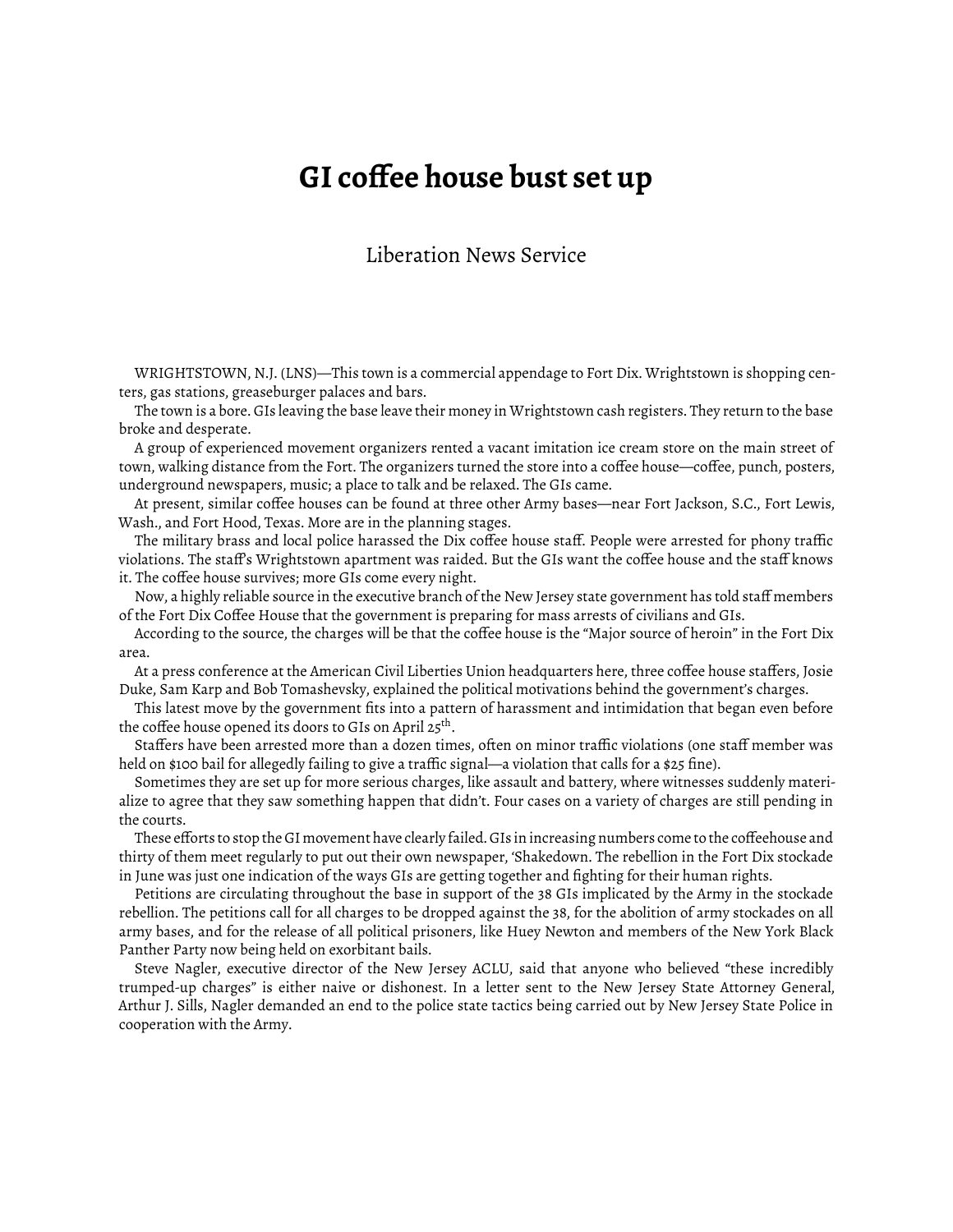But the repressive machinery of the state is in full gear. The coffee house staffers believe the raid is imminent.

On July 11, a staff member found a small quantity of pot planted in the bathroom of the coffee house and quickly flushed it down the toilet.

Two days later, two GIs on their way to the coffee house were picked up, brought to the State Police barracks and questioned about how much pot was smoked and sold at the coffee house. The cops said that if they told anyone about what transpired at the barracks, they would have to deal with the military police.

The GIs not only told the coffee house staff what happened, but also signed affidavits to the effect that narcotics were never sold or used in the coffee house.

With Nixon talking about "no-knock" warrants for cops in search of narcotics and with more than 200 SDS people arrested on phony drug charges in the month of May alone, it looks like the local authorities have the goahead to make arrests on the flimsiest of pretexts.

The coffee house staff hopes that the publicity generated from their press conference will discourage Attorney General Sills from moving on the trumped-up charges. The only certainty right now, however, is that no matter who they get this time, there are others waiting to take their place.

Contributions for aid to the project and the bail fund should be sent to: Fort Dix Coffee House Project, P.O. Box 68, Wrightstown, New Jersey.

## **Related**

See "Support for Dix 38" [in this issue.](https://www.fifthestate.org/archive/86-august-21-september-3-1969/support-for-dix-38/) See *Fiǡth Estate's* [Vietnam Resource Page.](http://www.fifthestate.org/archive/vietnam-resource-page/)